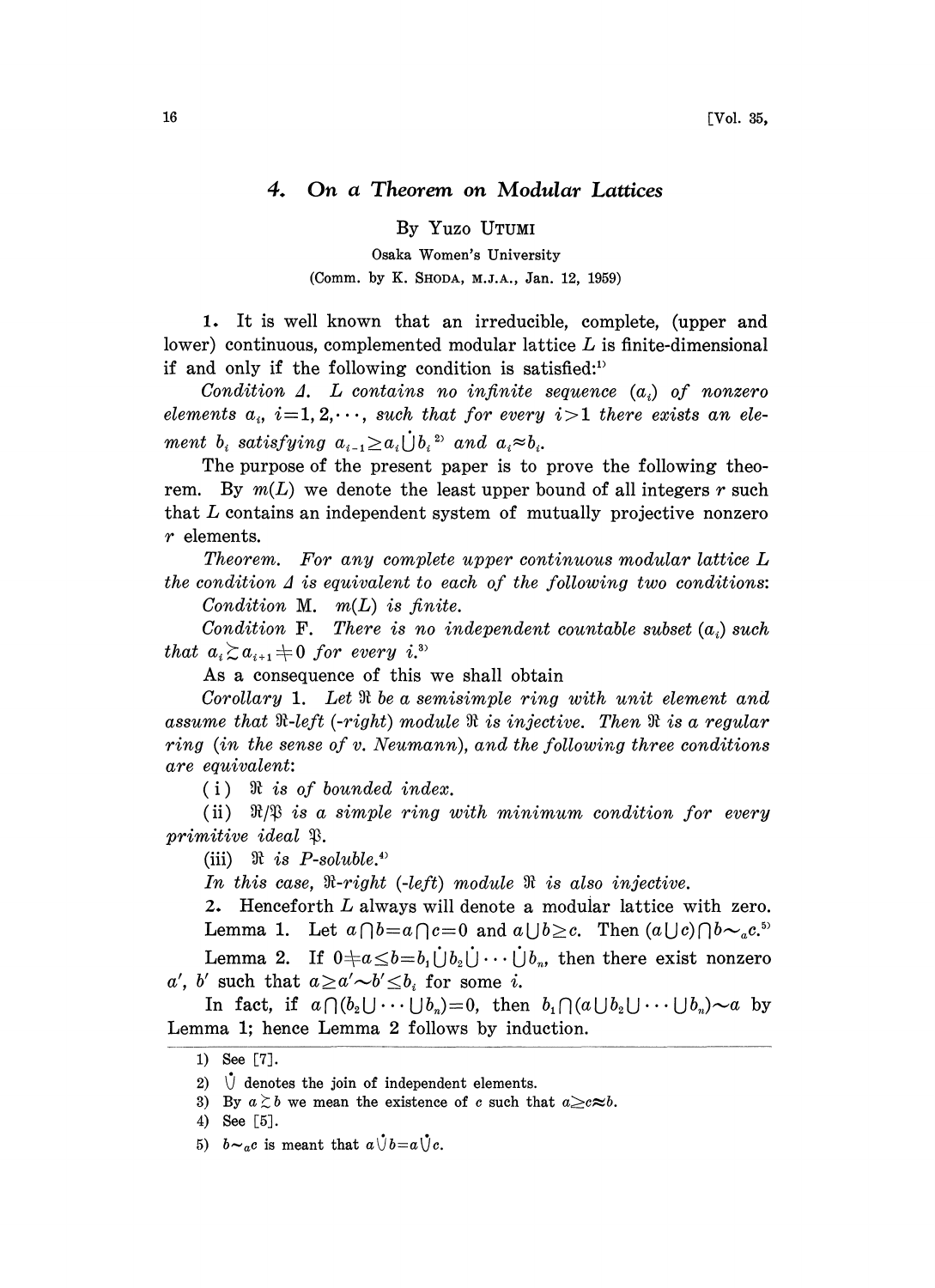We denote  $m(L(0, a))$  for the interval  $L(0, a)$  of L by  $m(a)$ . Lemma 3. If  $a \cap b=0$ , then  $m(a \cup b) \leq m(a)+m(b)$ .

Proof. If either  $m(a)$  or  $m(b)$  is  $\infty$  or 0, Lemma is obvious. Let  $0 < m(a), m(b) < \infty$ . Suppose  $a \bigcup b \geq x_1 \bigcup \cdots \bigcup x_u$  where  $u = m(a) + m(b) + 1$ and  $x_i \approx x_j \pm 0$  for every i, j. If, say,  $x_i \cap b \neq 0$ , then we replace  $x_i$ by  $x_i \cap b$  and each of the other  $x_i$  by a suitable element which is contained in it and projective to  $x_i \cap b$ . Repeating this process we may assume without loss of generality that  $x_i \cap b=0$  or  $x_i \leq b$  for every *i.* Let  $x_j \cap b=0$ ,  $j=1,\dots,r$ , and  $x_k \leq b$ ,  $k=r+1,\dots,u$ . If  $r=0$ , then  $u \leq m(b)$ , a contradiction. Hence  $r>0$ . Set  $(x_j\bigcup b)\bigcap a=x'_j$ ,  $j=1,\dots,r$ . By Lemma 1,  $x'_j \approx x_j$ . If  $\perp (x'_1, \dots, x'_r)$  we have a contradiction since it follows from this that  $\bot(x'_1,\dots, x'_r, x_{r+1}, \dots, x_n)$  and  $u \leq m(a)+m(b)$ . Thus,  $\perp(x'_1,\dots,x'_p)$  and not  $\perp(x'_1,\dots,x'_{p+1})$  for some p. Since  $b\bigcup x_j$  $= b \dot{\bigcup} x'_j$  by Lemma 1, if  $\bot (b, x_1, \dots, x_{p+1})$  we see that  $\bot (b, x'_1, \dots, x'_{p+1})$ and  $\perp (x'_1, \ldots, x'_{n+1})$  which is a contradiction. Hence  $f \equiv b \cap (x_1 \cup \cdots \cup$  $x_{n+1}$   $\neq$  0. By Lemma 2 there exist mutually projective nonzero  $\bar{f}, \bar{x}_i$ ,  $j=1, \dots, p+1$  such that  $\bar{f} \leq f$  and  $\bar{x}_j \leq x_j$ . Let  $\bar{x}_k, k=p+2, \dots, u$ , be elements satisfying  $\bar{x}_k \leq x_k$  and  $\bar{x}_k \approx \bar{f}$ . Clearly  $\perp (x'_1, \ldots, x'_p, b)$ , and so  $\bot(x_1, \dots, x_n, b)$ , whence  $\bot(\overline{x}_1, \dots, \overline{x}_n, \overline{f})$ . Since  $\overline{x}_1 \cup \cdots \cup \overline{x}_n \cup \overline{f} \leq x_1 \cup \cdots$  $\bigcup x_{p+1}$ , it follows that  $\bot(\bar{x}_1,\dots,\bar{x}_p,\bar{f},\bar{x}_{p+2},\dots,\bar{x}_u)$ . Therefore we have obtained an independent system of mutually projective  $u$  elements in which  $u-r+1$  elements are contained in b. Repeating this procedure we may arrive at the case that  $m(b)+1$  of  $x_i$  are contained in b, and have a contradiction as desired.

For any element  $a \in L$  we denote by  $a^*$  the set of all elements x with the properties that (i)  $a \geq x$  and (ii) if  $a \geq y \neq 0$  then  $x \cap y \neq 0$ . Thus, if  $a^* \ni b$  for some  $a \neq 0$ , then  $b \neq 0$ .  $a^* \ni b$  and  $b^* \ni c$  imply  $a^* \ni c$ .  $a^*\ni b$  and  $a\geq c$  mean  $c^*\ni b\cap c$ . Hence  $a^*\ni b\cap c$  if  $a^*\ni b, c$ .

An element a is called an *m-element* provided that (i)  $a \geq b$ ,  $a \cap c = 0$ and  $b \approx c$  imply  $b = c = 0$ ; (ii) there are mutually projective elements  $a_1, \dots, a_n$  such that  $a=a_1\dot{\bigcup} \dots \dot{\bigcup} a_n$  and  $m(a_i)=1$ ,  $i=1,\dots, n$ . In this case it follows from Lemma 3 that  $m(a)=n$ .

Lemma 4. Let  $0 \neq b \leq a_1 \dot{\bigcup} \cdots \dot{\bigcup} a_n$  and let every  $a_i$  be an *m*-element. Then,  $b \bigcap a_i \neq 0$  for some *i*.

Proof is easily obtained from Lemma 2 and the definition of melements.

 $\dot{\bigcup} \cdots \dot{\bigcup} b_n$  and  $b_i \approx b_j$  for every i, j, then  $a \bigcap b = 0$ . Lemma 5. Let a be an m-element such that  $m(a) < n$ . If  $b = b_1$ 

Proof. Let  $a \bigcap b=0$ . By Lemma 2,  $a \ge a' \approx b' \le b$  for some  $a'+0$ , b' and j. Denote the projective isomorphism between  $L(0, b_j)$  and  $L(0, b_j)$  $b_i$ ) by  $T_i$ ,  $i=1,\dots, n$ . Suppose that  $b'T_i \geq x$  and  $a \bigcap x=a \bigcap b'T_i \bigcap x=0$ .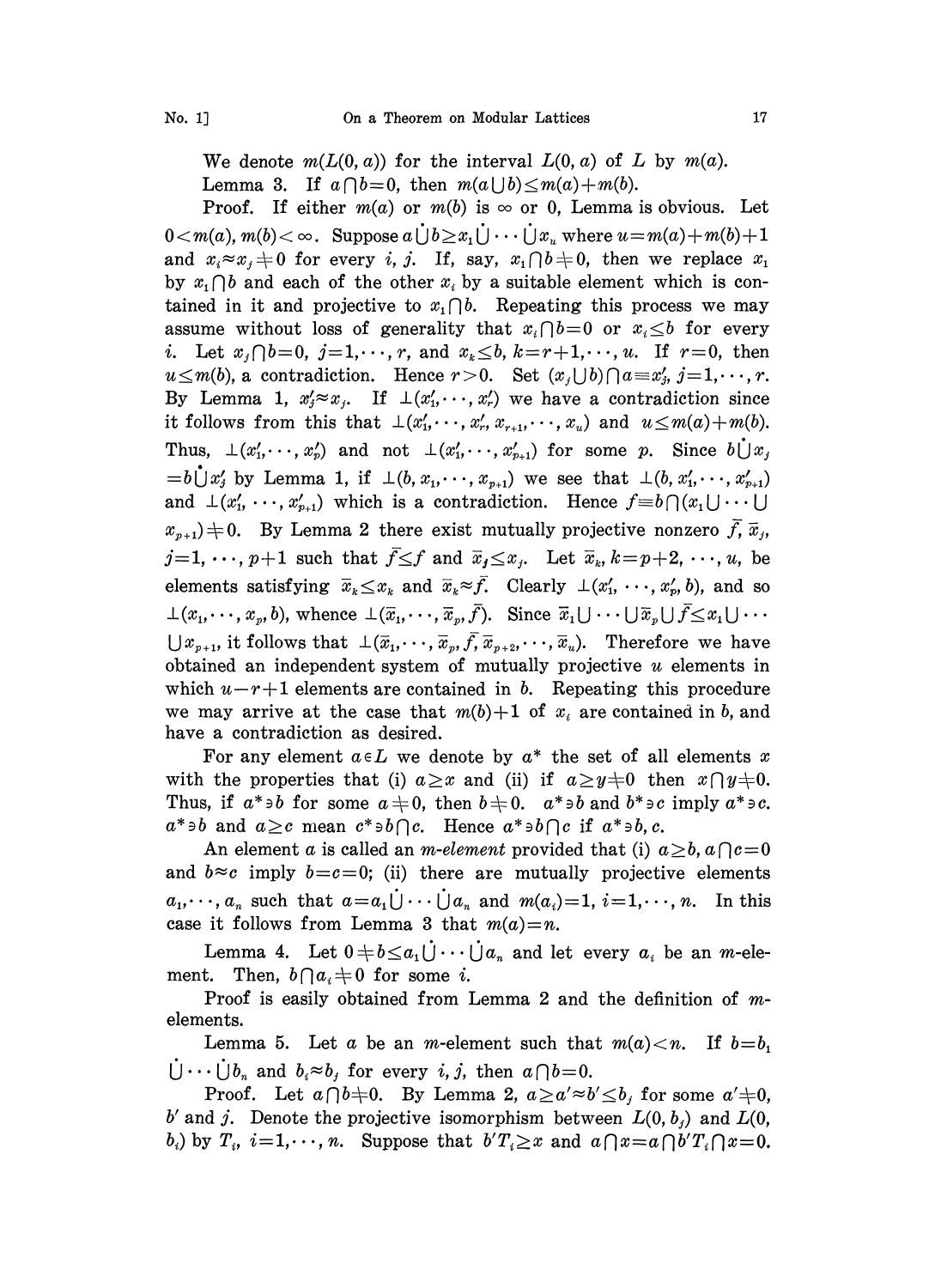Then  $x \approx xT_i^{-1} \leq b' \approx a' \leq a$ , so that  $x=0$ , whence  $a \bigcap b' T_i \in (b' T_i)^*$  and so  $(a\bigcap b'T_i)T_i^{-1}\in b'^*$ . It follows from this that  $b''\equiv\bigcap_{i=1}^n(a\bigcap b'T_i)T_i^{-1}\in b'^*$ . Clearly  $b''+0$  since  $b'+0$ . Now  $b''T_i \le a \bigcap b'T_i \le a \bigcap b_i$  and we have  $a \geq b''T_1 \cup b''T_2 \cup \cdots \cup b''T_n \neq 0$ . This implies that  $m(a) \geq n$  and yields a contradiction.

Lemma 6. Let  $a_i$ ,  $i=1, 2, \dots$ , be a finite or infinite sequence of melements. If  $m(a_i) \neq m(a_j)$  for every  $i \neq j$ , then  $(a_i)$  is an independent system.<sup>6)</sup>

Proof. With no loss of generality we may suppose that  $m(a_i)$  $\langle m(a_{i+1})$  for  $i=1, 2, \cdots$ . Let  $(a_1 \dot{\bigcup} \cdots \dot{\bigcup} a_n) \cap a_{n+1} \neq 0$ . By Lemma 4,  $a_i \cap a_{n+1}$  + 0 for some  $1 \leq i \leq n$ . This contradicts Lemma 5. Therefore,  $\bot(a_1, \dots, a_{n+1})$  and  $\bot(a_i, i=1, 2, \dots)$  by induction.

Lemma 7. Assume that L satisfies the condition F. If  $a_1, \dots, a_n$ are mutually projective and independent elements such that  $m(a_i)=1$ for every i, then there exists an m-element b with the properties that  $m(b) \geq n$  and  $(a_1 \cup \cdots \cup a_n) \cap b = 0$ .

Proof. Let us suppose that Lemma is false. Now we shall construct an infinite set of elements  $x_{i,j}$ ,  $i=n, n+1, \dots, j=1, \dots, i$ , satisfying the conditions that (i)  $x_{ij}$ ,  $j=1,\dots, i$ , are mutually projective and independent, (ii)  $x_{i+1,j} \leq x_{i,j}$ , (iii)  $m(x_{i,j})=1$  for every i, j, and (iv)  $x_{i,j}$  $i=n, n+1,\dots$ , are independent. First we set  $a_j\text{ }\equiv \text{ }x_{n,j}, j=1,\dots, n.$  Assume that we have constructed  $x_{ij}, i=n,\cdots,n', j=1,\cdots,i$ , with the properties above. By Lemma 3  $m(x_{n'1} \cup \ldots \cup x_{n'n'})=n'\geq n$ . Since  $a_j=x_{nj}$  $\geq x_{n,j}, j=1,\dots, n$ , we have  $(a_1\bigcup \cdots \bigcup a_n)\bigcap (x_{n'}\bigcup \cdots \bigcup x_{n'n'}\biggeq x_{n'}\bigcup \cdots \bigcup$  $\geq x_{n',j}, j=1,\dots, n$ , we have  $(a_1 \cup \cdots \cup a_n) \cap (x_{n'1} \cup \cdots \cup x_{n'n'}) \geq x_{n'1} \cup \cdots \cup x_{n'n'}$ <br>  $x_{n'n} \neq 0$ . From these we see that  $x_{n,1} \cup \cdots \cup x_{n'n'}$  is not an *m*-element.<br>
Hence  $x_{n'1} \cup \cdots \cup x_{n'n'} \geq y$ ,  $(x_{n'1} \cup \cdots \cup x_{n'n'}) \$ Hence  $x_{n_1} \cup \cdots \cup x_{n_n} \geq y$ ,  $(x_{n_1} \cup \cdots \cup x_{n_n}) \cap z = 0$  and  $y \approx z \neq 0$  for some y, z. By Lemma 2 and the projectivities between  $x_{n,i}$ , there are mutually projective nonzero elements  $x_{n'+1,j}$ ,  $j=1,\dots, n'+1$ , such that  $x_{n'+1,j}$  $\leq x_{n',i}, j=1,\dots,n',$  and  $x_{n'+1,n'+1} \leq z$ . Evidently  $(x_{n'1} \cup \dots \cup x_{n'n'}) \cap x_{n'+1,n'+1} = 0$ and  $x_{n'+1,j}$ ,  $j=1,\dots, n'+1$ , are independent. Now put  $d_{n'+1}\equiv(\dot{\bigcup}_{i=n}^{n'}x_{ii})\cap$  $x_{n'+1,n'+1}$ . Then each  $x_{n'+1,j}$ ,  $j=1,\dots, n'$ , contains an element  $d_j$  projective to  $d_{n'+1}$ . Evidently,  $d_j$ ,  $j=1,\dots, n'+1$ , are independent and  $d_j \leq x_{n'+1,j}$  $\leq x_{j,j}, j=n,\cdots,n'$ . Hence  $\bigcup_{j=n}^{n'+1}d_j \leq \bigcup_{i=n}^{n'}x_{i,i}$ . Since  $m(\bigcup_{j=n}^{n'}x_{j,j}) \leq \sum_{j=n}^{n'}m(x_{j,j})$  $=n'-n$  by Lemma 3, this implies that  $d_{n'+1}=0$ , and hence  $x_{ii}$ ,  $i=n$ ,  $\ldots$ ,  $n'+1$ , are independent, as desired.

Now  $x_{i+1,i+1} \approx x_{i+1,i} \leq x_{ii}$ , i.e.  $x_{ii} \geq x_{i+1,i+1}$ . By virtue of the independence of  $x_{ii}$ ,  $i=n, n+1, \dots$ , we have a contradiction to F, completing the proof.

Proof of Theorem.  $(F \Rightarrow \Delta)$  Let  $(a_i)$  and  $(b_i)$  be infinite sequences such that  $a_i \ge a_{i+1} \bigcup b_{i+1}$  and  $a_{i+1} \approx b_{i+1}$  for every i. Then  $b_{i+1} \le a_i \approx b_i$  and

<sup>6)</sup> An infinite set of elements of  $L$  is said to be independent in case every finite subset is independent.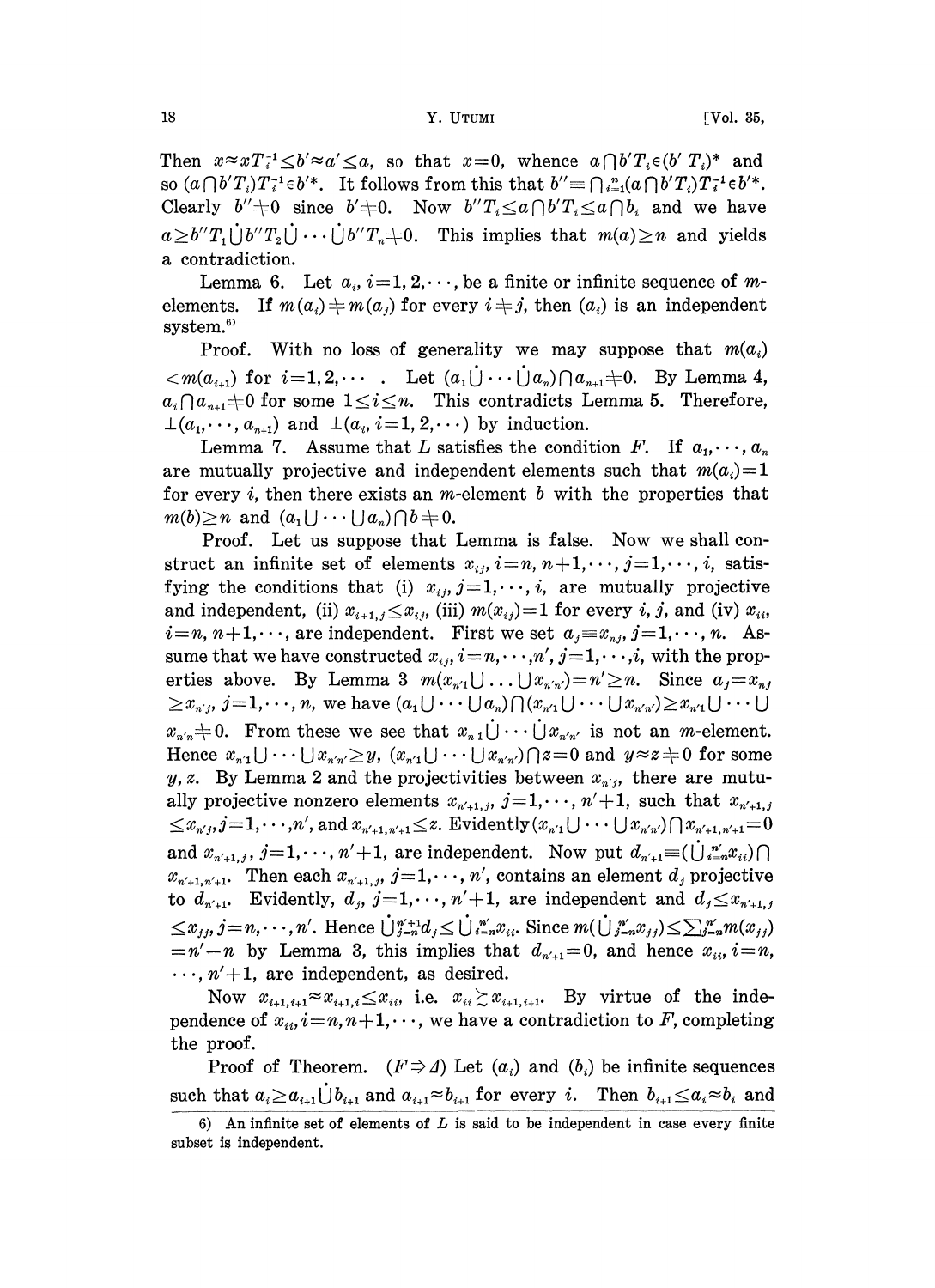$b_i \geq b_{i+1}$ . Since clearly  $b_i$  ( $i > 1$ ) are independent, this contradicts F.<br>( $\Delta$  and  $F \Rightarrow M$ ) First we note that the values  $m(a)$  for all m-elements a are bounded. In fact, if not we may find an infinite sequence  $(a_i)$ of m-elements such that  $m(a_{i+1})>m(a_i)$ . Then  $(a_i)$  is independent by Lemma 6. Let  $a_n = \bigcup_{j=1}^{m(a_n)} a_{nj}$  and  $a_{nj} \approx a_{nj'}$  for every j, j'. Set  $b_j$  $=\bigcup_{n=1}^{\infty}a_{n,i}$ . Clearly  $b_j \rangle b_{j+1}$  and  $(b_j)$  is indepedent, contradicting F. Thus,  $m(a)$  for m-elements a are bounded. Denote its maximum by m. Let  $L \ni \bigcup_{i=1}^{k} a_i$  and assume  $a_i \approx a_{i'} \neq 0$  for every i, i'. It follows easily from  $\Delta$  that  $a_1$  contains an element  $a'_1$  such that  $m(a'_1)=1$ . If we replace  $a_1$  by  $a'_1$  and each of the other  $a_i$  by an element contained in it and projective to  $a'_1$ , we may assume with loss of generality  $m(a_1) = \cdots = m(a_k) = 1$ . From Lemma 7 there exists an *m*-element b such that  $m(b) \geq k$ . Therefore  $m \geq k$  and  $m(L)=m$ .  $(M \Rightarrow F)$  Let  $(a_i)$ be a countable independent set such that  $a_i \ge a_{i+1}$  for every i. Then, for every *n* there are mutually projective nonzero  $b_{ni}$ ,  $i=1,\dots, n$  satisfying  $b_{ni} \leq a_i$ . Since  $b_{ni}$  are independent we get  $m(L) = \infty$ , contradicting M.  $(1 \Rightarrow F)$  Let  $(a_i)$  be a countable independent set such that  $a_i \ge a_{i+1}$ for every  $i$ . Then for every  $n$  there exist mutually projective nonzero  $b_{n,j}, j=1,\dots,2^n$  satisfying  $b_{n,j} \le a_{2^n+j-1}$ . Put  $c_i \equiv \bigcup_{n=i} \bigcup_{k=1}^{\infty} b_{n,k}$  and  $c_i' \equiv \bigcup_{n=i} \infty$  $\sum_{k=2^{n-t}+1}^{2^{n-t}+1} b_{nk}$ . Then  $c_i \approx c'_i$  and  $c_{t-1} \geq c_t \bigcup c'_i$ , which contradicts

3. Let  $\Re$  be a semisimple *I*-ring, and  $L_{\Re}$  the lattice of all left (right) ideals of  $\Re$ . In a recent paper we have noted that  $m(L_{\Re})$  coincides with the index of  $\mathfrak{R}^n$ . Therefore, as an immediate consequence of our Theorem we obtain

Corollary 2. Let  $\Re$  be a semisimple I-ring. Then the following conditions are equivalent:

 $(a)$   $\Re$  is of bounded index.

 $(b)$  There is no infinite sequence of nonzero left (right) ideals  $I_i$  such that  $I_i \supseteq I_{i+1} \oplus I'_{i+1}$ ,  $I'_{i+1}$  being a left (right) ideal isomorphic to  $I_{i+1}$ .

 $(c)$  There is no infinite sequence of nonzero left (right) ideals  $\mathfrak{I}_i$  such that the sum  $\sum \mathfrak{I}_i$  is direct and  $\mathfrak{I}_{i+1}$  is isomorphic to a subideal of  $\mathfrak{l}_i$ .

For any module  $\mathfrak{M}$  we denote by  $\mathfrak{M}^*$  the set of all submodules of  $\mathfrak{M}$  with the property that  $\mathfrak{N} \cap \mathfrak{N}' + 0$  for every submodule  $\mathfrak{N}' + 0$  $\mathcal{R}$  of  $\mathcal{R}$  with the property that  $\mathcal{R} \cap \mathcal{R}' \neq 0$  for every submodule  $\mathcal{R}' \neq 0$  of  $\mathcal{R}$ .

Lemma 8. Let  $\mathfrak D$  be the minimal injective extension<sup>85</sup> of a module  $\mathfrak{M}$ , and  $\mathfrak{E}$  the endomorphism ring of  $\mathfrak{O}$ . Then the radical of  $\mathfrak{E}$  is the set N of all endomorphisms  $\theta$  of  $\Omega$  satisfying Ker  $\theta \in \Omega^*$ . Moreover,  $\mathfrak{C}/N$  is isomorphic to the extended centralizer over  $\mathfrak{M}$  and hence is regular. In case  $\mathfrak{E}$  is semisimple, every submodule  $\mathfrak{R}$  of  $\mathfrak{M}$  has the

<sup>7)</sup> See [9, Lemma 4].

<sup>8)</sup> See [1, Section 4].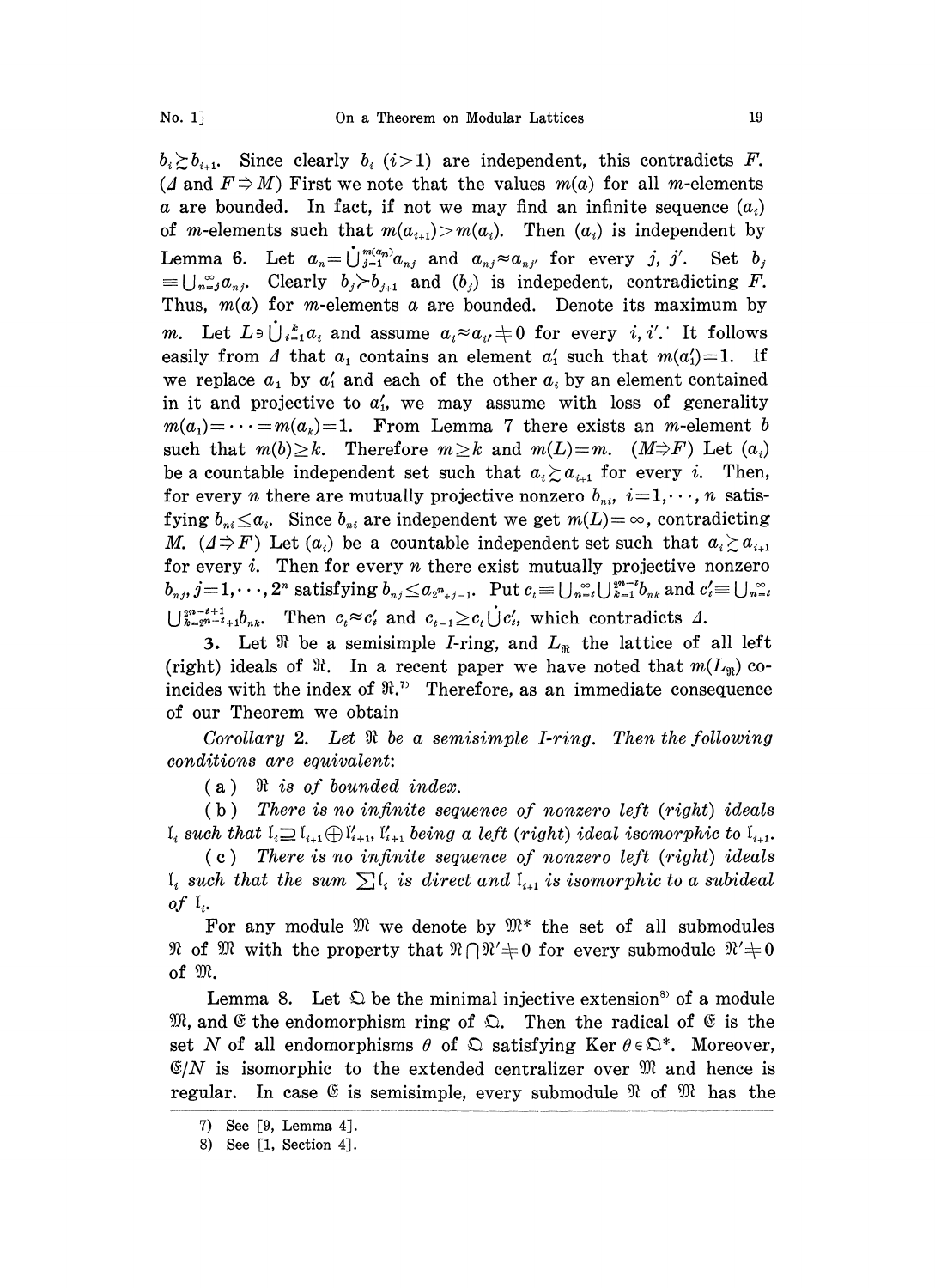unique minimal injective extension  $\overline{\mathfrak{R}}$  contained in  $\mathfrak{Q}$ .  $\overline{\mathfrak{R}}$  is the sum of all essential extensions of  $\mathcal{R}$  in  $\mathcal{Q}$ .

Proof. If Ker  $\theta \in \mathbb{Q}^*$  for  $\theta \in \mathbb{G}$ , then Ker  $(1+\theta)=0$ , since Ker  $\theta \cap$ Ker(1+ $\theta$ )=0. Hence Im(1+ $\theta$ ) ( $\approx$  Ω) is a direct summand of  $\Omega$  and clearly contains Ker  $\theta$  ( $\epsilon \mathbb{Q}^*$ ); this implies Im(1+ $\theta$ )= $\mathbb Q$  and  $\theta$  is quasiregular in  $\mathfrak{E}$ . It is easy to prove that N is a two-sided ideal of  $\mathfrak{E}$  and that  $\mathfrak{S}/N$  is isomorphic to the extended centralizer<sup>9</sup> over  $\mathfrak{M}$ . Since any extended centralizer is regular,  $\mathcal{C}/N$  is semisimple and N is the radical of  $\mathfrak{E}$ . Next, assume that  $\mathfrak{E}$  is semisimple, and let  $\overline{\mathfrak{R}}$  and  $\mathfrak{R}'$ be minimal injective extensions of  $\mathcal{R}$  in  $\mathbb{Q}$ . By  $\mathcal{R}^c$  we denote a maximal submodule disjoint to  $\mathcal{R}$ . Since  $\overline{\mathcal{R}}$  is an essential extension of  $\mathcal{R},^{10}$ mal submodule disjoint to  $\pi$ . Since  $\pi$  is an essential extension of  $\pi$ ,  $\pi$  we have  $\overline{\mathcal{R}} \cap \mathcal{R}^c = 0$ . Now, there is an element  $\theta \in \mathfrak{E}$  such that  $\overline{\mathcal{R}}^0 = \mathcal{R}'$  and  $(\mathcal{R} \oplus \mathcal{R}^c)(1-\theta) = 0$ . C Therefore  $\mathfrak{N}'=\overline{\mathfrak{N}}$ .

Proof of Corollary 1. By Lemma 8,  $\Re$  is a regular ring. We denote the lattice of all principal left ideals of  $\Re$  by  $\overline{L}_{\Re}$ . Let  $(\Re e_{\alpha}) \in \overline{L}_{\Re}$ . Then the minimal injective extension left ideal of  $\sum \Re e_{\alpha}$  is uniquely determined by Lemma 8, and is clearly the join  $\bigcup \Re e_{\alpha}$  of  $(\Re e_{\alpha})$ . Hence  $\bar{L}_{\Re}$  is complete. To see the upper continuity of  $\bar{L}_{\Re}$  we assume that ( $Re_a$ ) is simply ordered. Since  $\bigcup Re_a$  is an essential extension of  $\sum Re_a$ , that is,  $(\bigcup \Re e_a)^* \ni \sum \Re e_a$ , we have  $((\bigcup \Re e_a) \cap \Re f)^* \ni (\sum \Re e_a) \cap \Re f = \sum (\Re e_a)$  $\bigcap \Re f$ ) for any  $\Re f \in \bar{L}_{\Re}$ . Hence  $(\bigcup \Re e_{\alpha}) \bigcap \Re f \subseteq \bigcup (\Re e_{\alpha} \bigcap \Re f)$ , which shows. the upper continuity of  $\bar{L}_{\Re}$ . Thus, it follows from Theorem that for  $\bar{L}_{\Re}$ Conditions  $\Delta$  and  $M$  are equivalent. Now, (i)  $\Rightarrow$  (ii)  $\Rightarrow$  (iii) are known.<sup>11</sup> Levitzki proved that an  $FI$ -ring is  $P$ -soluble if and only if it satisfies the D-condition.<sup>12)</sup> It is not too hard to see that the D-condition for a regular ring  $\Re$  is equivalent to Condition  $\Delta$  for  $\overline{L}_{\Re}$ . On the other hand, the boundedness of indeces in  $\Re$  is equivalent to Condition M for  $L_{\mathfrak{m}}$ , and hence also to Condition M for  $L_{\mathfrak{m}}$ . Therefore we have (iii)  $\Longleftrightarrow$  (i). The last statement of Corollary 1 follows from [8, Theorem 5, completing the proof.

## References

- [1] B. Eckmann und A. Schopf: Ueber injective Moduln, Archiv der Mathematik, 4 (1956).
- [2] N. Jacobson: Structure of rings, Amer. Math. Soc. Colloq. Publ., 37 (1956).
- [3] R.E. Johnson: The extended centralizer of a ring over a module, Proc. Amer. Math. Soc., 2 (1951).

- 11) See [4, Theorems 5.6 and 5.7].
- 12) See [5] and [6, Corollary 1 of Theorem 5.3].

<sup>9)</sup> See [3].

<sup>10)</sup> See [1, (4.1)].